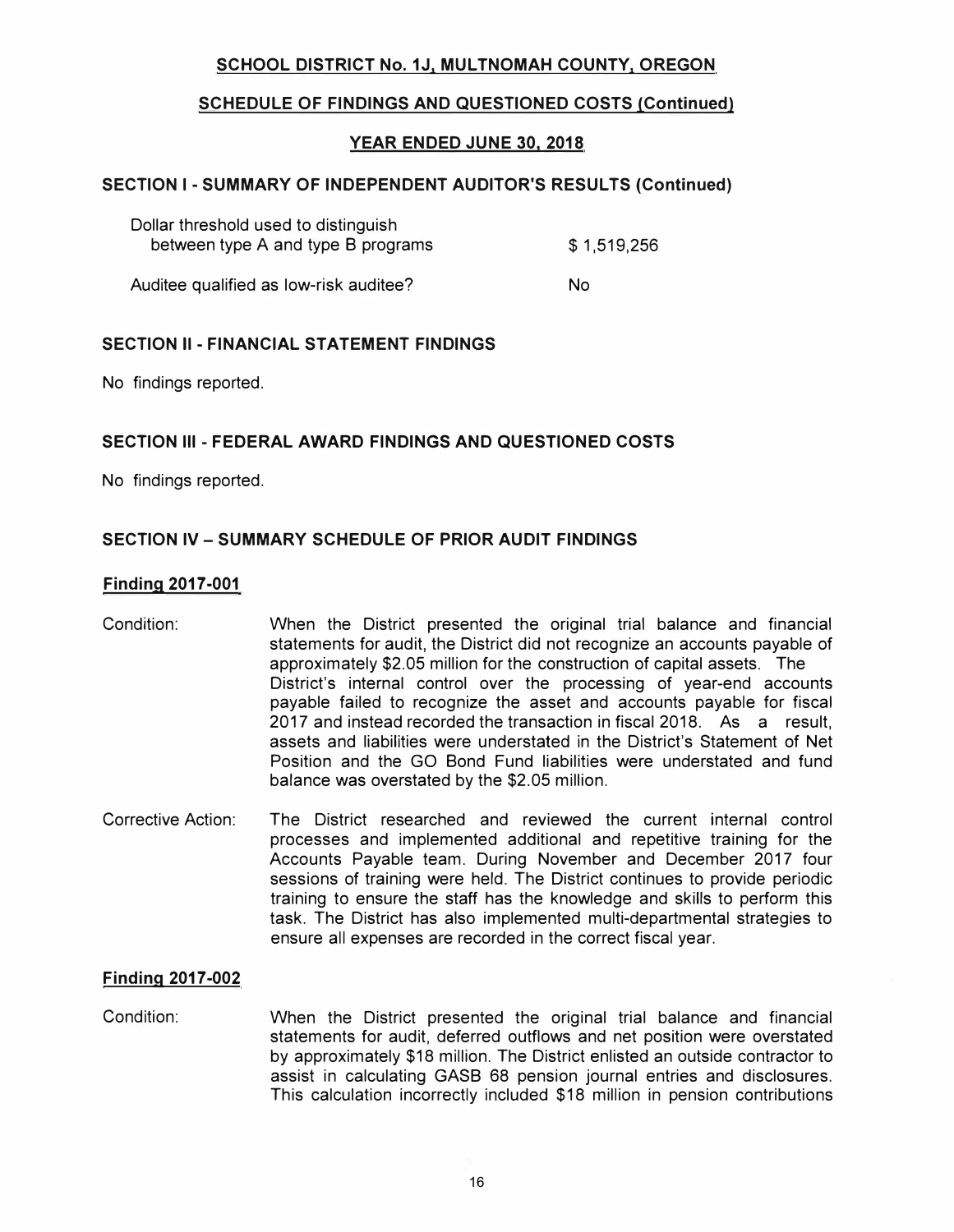# **SCHOOL DISTRICT No. 1J, MULTNOMAH COUNTY, OREGON**

# **SCHEDULE OF FINDINGS AND QUESTIONED COSTS (Continued)**

# **YEAR ENDED JUNE 30, 2018**

#### **SECTION IV - SUMMARY SCHEDULE OF PRIOR AUDIT FINDINGS (Continued)**

#### **Finding 2017-002 (Continued)**

subsequent to measurement date that had not actually been made. As a result, deferred outflows and net position were overstated in the District's Statement of Net Position by approximately \$18 million.

Corrective Action: The Director of Financial Services has managed CAFR preparation for the 2017-18 fiscal year, including a thorough review of any work prepared by contractors. In addition, her preparation has been reviewed by the CFO.

## **Finding 2017-003**

- Condition: When the District presented the original trial balance and financial statements for audit, accrued interest was overstated by approximately \$5.6 million. In addition, there were misclassifications within the net position category of approximately \$37 million. The District's internal control over year-end financial statement preparation failed to detect and correct incorrectly calculated accrued interest and net position classifications at year end. As a result of the accrued interest error, liabilities were overstated and net position understated in the District's Statement of Net Position by \$5.6 million. As a result of the net position misclassifications, investment in capital assets and restricted net position were overstated by approximately \$35.5 million and \$1.5 million, respectively and unrestricted net position was understated by approximately \$37 million.
- Corrective Action: The Director of Financial Services has managed CAFR preparation for the 2017-18 fiscal year, including a thorough review of any work prepared by contractors. In addition, her preparation has been reviewed by the CFO.

# **Finding 2017-004**

Condition: Matching contributions from the District and from in-kind services provided by a subcontractor for the College Ahead Program and Mobilizing for College were incorrectly determined and reported. The errors occurred in the Annual Performance Reports (APR) for the reporting period from October 1, 2015 through September 30, 2016. The matching contributions tested in our sample (7 of 55) were incorrectly calculated or did not have supporting documentation. Our tests determined there were \$20,409 of known and \$82,099 of likely questioned matching contributions reported on the APRs. The District is required to meet its matching contribution requirement by the end of the 7th year of the award. Therefore, future matching contributions could be